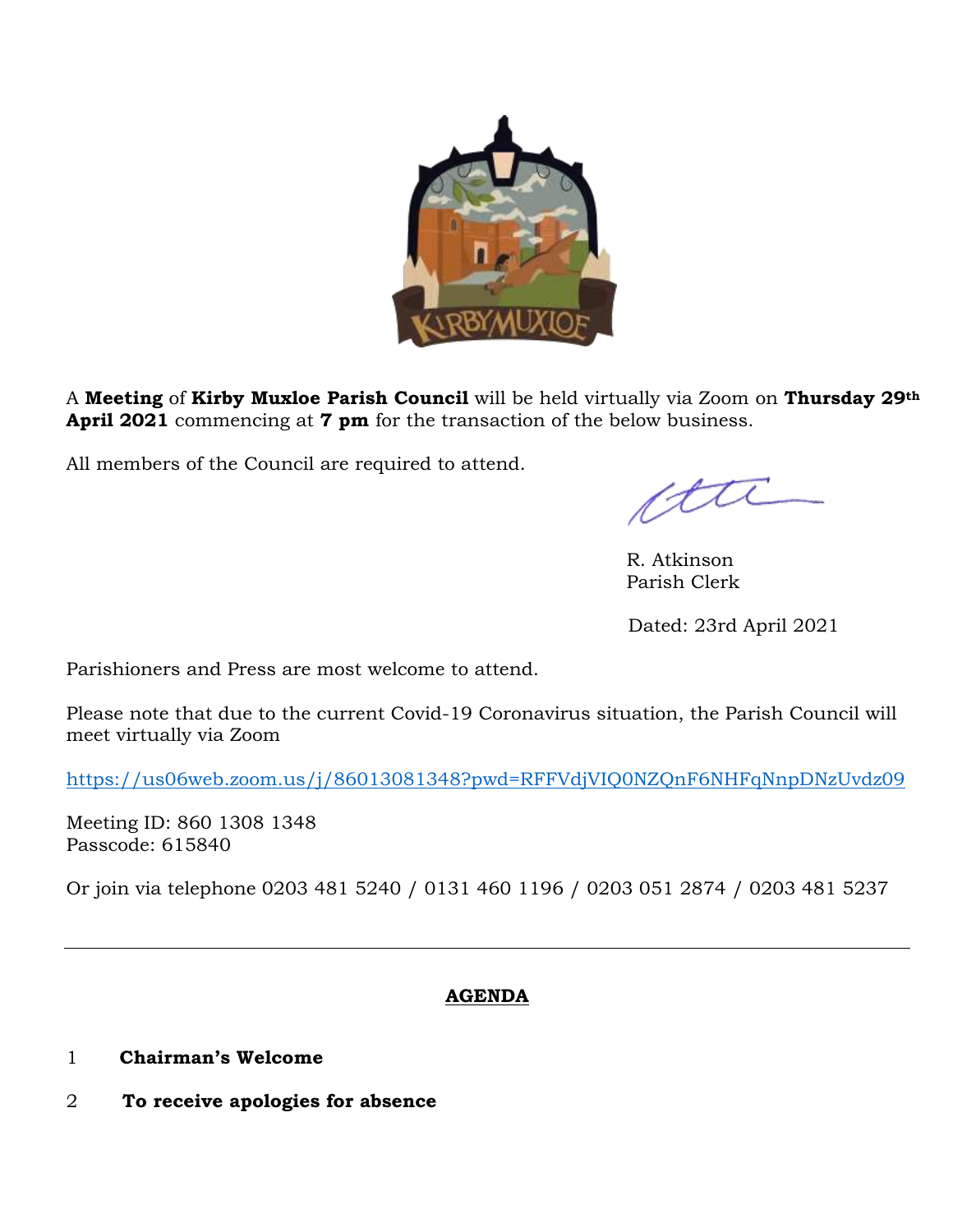- 3 **To receive any declarations of pecuniary and non-pecuniary interests to any matter pertaining to the agenda and to consider dispensations**
- 4 **To confirm the minutes of the meeting held on 22nd April 2021 are a true and accurate record**
- 5 **To receive a Report from the Police Beat Officer** (15 minutes are set aside)
- 6 **To receive a Report from Leicestershire County Council** (15 minutes are set aside)
- 7 **To receive a Report from Blaby District Council** (15 minutes are set aside)

## 8 **Public Participation**

(15 minutes are set aside for members of the public to raise issues and ask questions)

# 9 **To discuss and consider a grant application**

#### 10 **Clerks Report**

- i. To verify all payments made since the previous meeting
- ii. To verify and authorise the Payments Schedule
- iii. To verify Bank Reconciliations
- iv. To verify Income and Expenditure to date

## 11 **To provide an update on**

- i. The Byways, 11 Court Close, Kirby Muxloe
- ii. Kirby Meadows Development
- iii. The Lubbesthorpe development
- iv. The Local Plan
- v. Barry Drive 'Rat Run'

## 12 **To receive and consider quotations for:**

- i. The 10 Big Idea's recommendations
- ii. Replacing the drainage channel by the entrance to the car park
- iii. Undertaking a survey on the trees along the brook (from Station Road to Millennium Wood)
- iv. Servicing and maintenance of the Closed-Circuit Television system (CCTV)
- 13 **To receive Leisure, Parks and Cemetery Committee's recommendation in relation to**
	- i. the piece of play equipment chosen by the Community
	- ii. Burial fees for 2021-22

## 14 **To discuss and consider**

i. Renewal of the Parish Council's Insurance policy